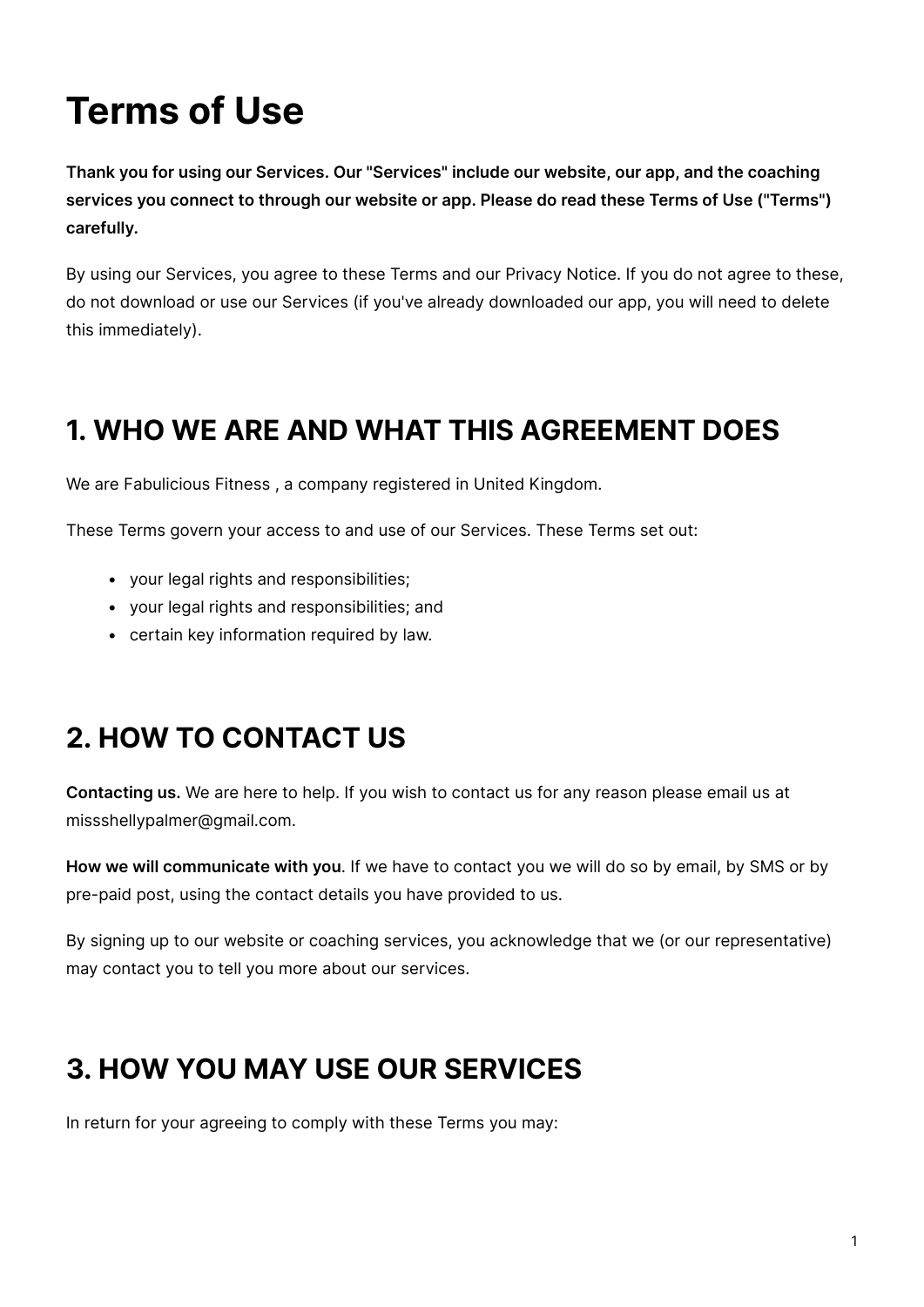- download a copy of our website and app onto your personal device and use the Services for your personal purposes only.
- if you download our app, receive and use any free app updates with "patches" and corrections of errors as we may provide to you.
- order coaching services from us, which we may agree to provide to you on the terms set out below.

You must be at least 18 years old or have parental consent to accept these Terms and download or use our Services. If you are under 18 and have parental consent, we recommend that your parents participate in your coaching session and that they advise you on your use of our Services.

If you are under 18 years of age and have not obtained your parents' consent to participate in a coaching session with us, we cannot accept you as a client.

### **4. USE OF OUR SERVICES ARE AT YOUR OWN RISK (WE ARE NOT PROVIDING MEDICAL ADVICE)**

We do not offer medical or professional advice which you should rely on. Before starting any exercise or diet program, you should consult your GP or healthcare professional to determine that this is right for you. If you experience faintness, dizziness, shortness of breath or pain while exercising, stop immediately and seek medical advice. Exercise carries certain risk of injury, and you are undertaking these activities at your own risk. Use of any meal plan is entirely your own risk, and you are required to review the contents to verify that any allergies or intolerances that you may have are in line with the plan. Our Services are not a substitute for medical advice or treatment. Our Services are provided for general information and entertainment purposes only.

#### **Please take note of the below list of non-exhaustive risks and requirements when using our Services:**

- Allergies and intolerances that may influence our preparation of nutrition plans must always be communicated in the questionnaire.
- Injuries, illnesses and diseases that may influence our preparation of workout plans must always be communicated in the questionnaire.
- Always carefully review the contents/ingredients in your meal plan for any foods to which you are allergic or intolerant.
- Always make sure that you have enough space when performing any activities.
- Make sure that nothing around you can cause harm or movement impairment.
- If you choose to use any fitness equipment, doing so is at your own risk.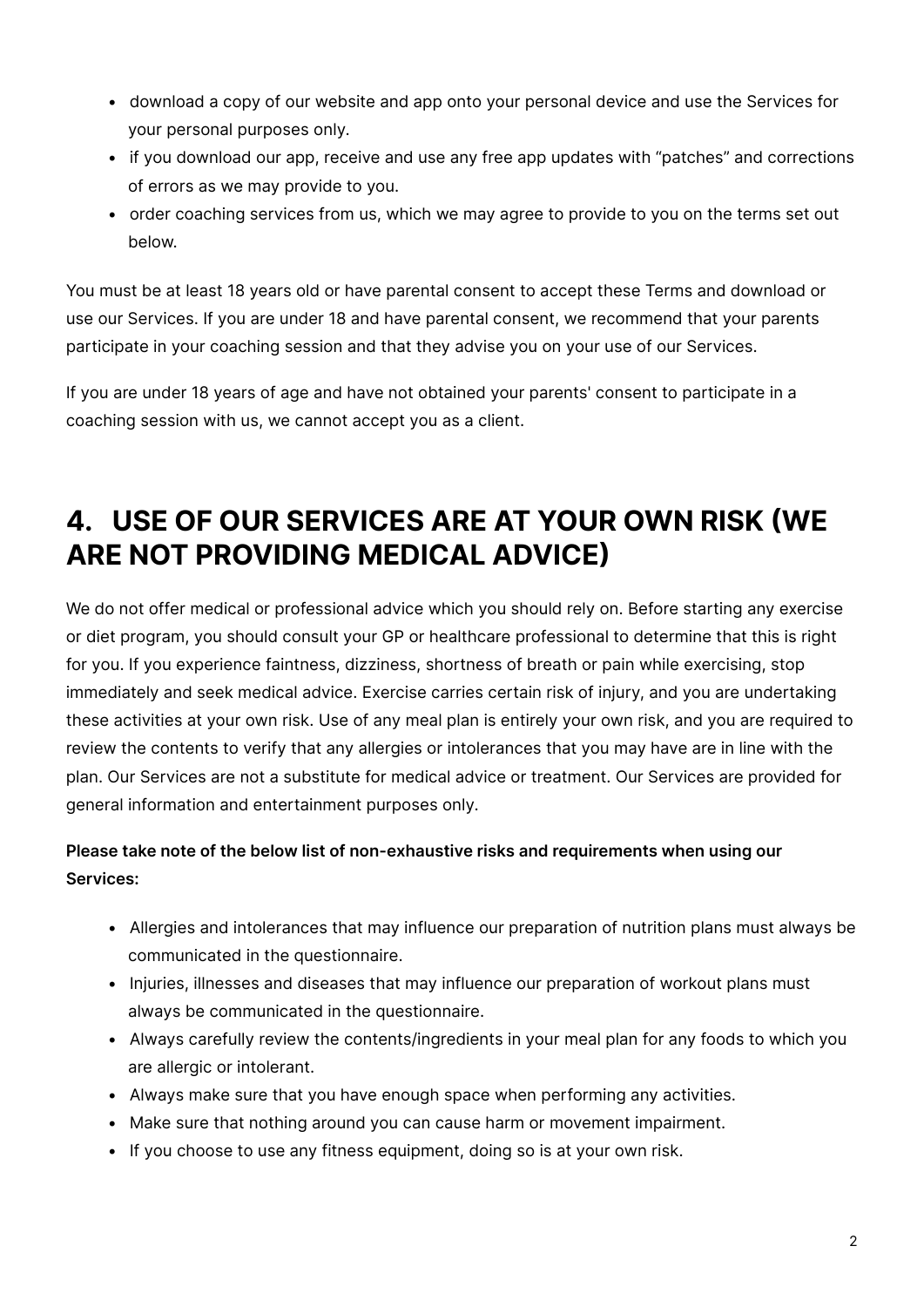- Restriction on kcal intake can in some cases lead to anxiety, eating disorders, depression, fatigue and other related mental and physical health issues.
- Always consult a dietician and/or doctor before beginning any fitness or health program in general.

#### **5. ORDERING COACHING SERVICES**

Our acceptance of your order will take place when we email you to accept it, at which point our contract for coaching services will come into existence between you and us.

If we are unable to accept your order, we will inform you of this and will not charge you for the coaching services. This might be because of unexpected limits on our resources which we could not reasonably plan for, because a credit reference we have obtained for you does not meet our minimum requirements, or because we have identified an error in the price or description of the services.

#### **6. PAYMENT TERMS**

If you agree to receive our paid-for Services (including our coaching services), you will be signed up for payment through a third party service. We use SPULK, a payment system delivered by Stripe Payments UK, Ltd. SPULK is approved by the U.K. Financial Conduct Authority (reference number: 900461) and is commonly used around the world.

With automatic signup, your card details will be encrypted during transmission through Secure Sockets Layer (SSL) encryption. This encryption ensures a high level of security regarding unauthorized access to your information.

Your payment terms will depend on the precise services that are agreed between you and us. These payment terms will be set out in your order confirmation.

#### **7. WHOSE DEVICES CAN I USE THE APP ON?**

You can only download, install and use the App on a device that you own or have permission to use for these purposes. You will be responsible for complying with these Terms and for any use that is made of this App on another device, whether or not you own the device and/or if such use is with your knowledge or consent.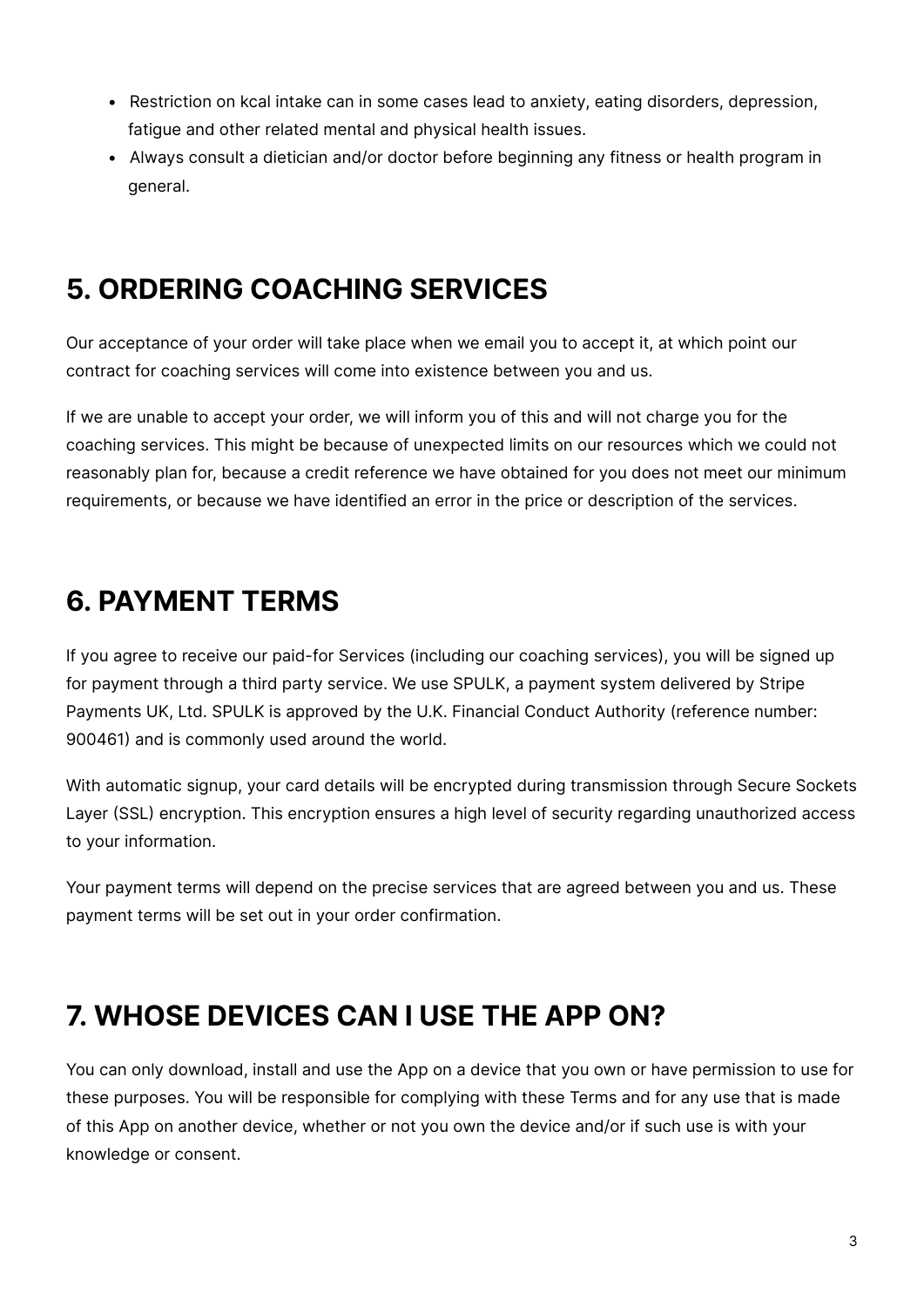#### **8. IF YOU DOWNLOAD OUR APP, THE APPSTORE'S TERMS ALSO APPLY**

The ways in which you can use our app may be subject to the Apple App Store or Google Play Store (each, an **App Store**) rules and policies, and the App Store's rules and policies will apply instead of these Terms where there are differences between the two.

#### **9. COMPATIBLE DEVICE**

The app should only be downloaded to and installed on a compatible device. Please read the App Store listing for the app before downloading to ensure that your device is compatible.

#### **10. UPDATES AND CHANGES TO THE SERVICES**

From time to time we may update and change the Services (including our app and website) to improve performance, enhance functionality, reflect changes to the operating system or address security issues. Please ensure you accept all updates in respect of the Services, including our app.

If you choose not to install such updates or if you opt out of automatic updates you may not be able to continue using our Services (including our app) or the functionality may be reduced.

# **11. YOUR ACCOUNT**

You must keep any login details such as username, password and security questions confidential and not disclose them to any other person. If you have any reason to believe that they have been compromised, you must promptly reset them in using our 'Forgotten Password' feature.

You must not under any circumstances allow any other person to access the platform using your login details. Not only will it affect the functionality of the Services as statistics and tracking will not be correct, but you will also be responsible for any actions taken by a person using your user account, whether or not with your knowledge or consent.

Allowing others to access the Services using your login details is a breach of these Terms and may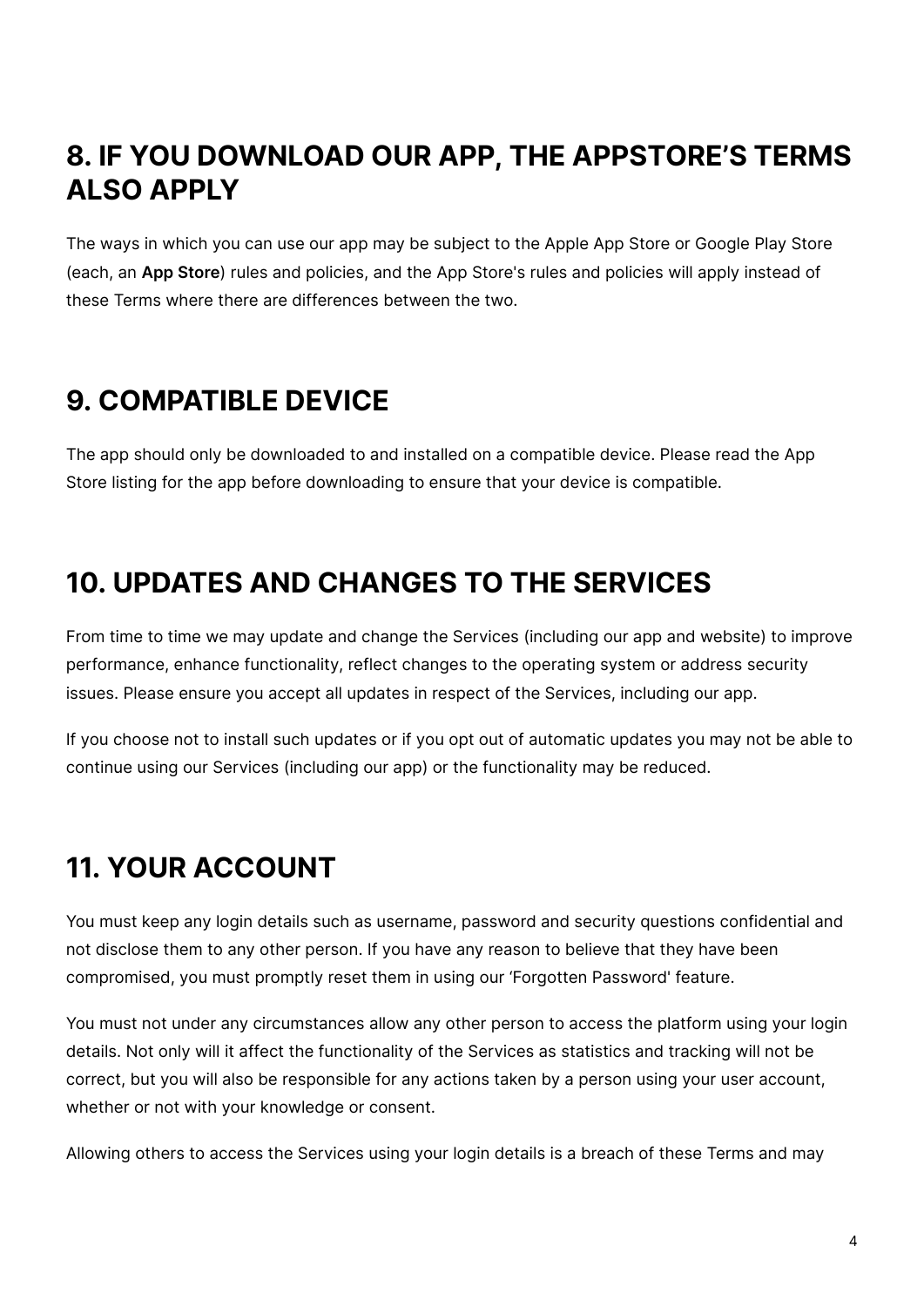result in your right to use the Services being suspended or us ending your right to use the Services.

#### **12. YOU MAY NOT TRANSFER THE SERVICES TO SOMEONE ELSE**

We are giving you personally the right to use the Services as set out in these Terms. You may not transfer the Services to someone else, whether for money, for anything else or for free except as permitted under the terms of the App Store. If you sell any device on which our app is installed, you must remove the app from it.

#### **13. CHANGES TO THESE TERMS**

We may need to change these Terms from time to time to reflect changes in law or best practice or to deal with additional features which we introduce.

We will try to give you reasonable notice of any major changes by sending you an SMS or email with details of the change or notifying you of a change when you next use the website or app (as relevant).

# **14. YOUR PRIVACY**

We only use any personal information we collect through your use of our Services in the ways set out in our Privacy Notice https://eu.lenus.io/fbulicious-fitness/data-policy?locale=en-GB.

Internet transmissions are never completely private or secure. This means there is a risk that any information you send using our Services (including our website or app) may be read or intercepted by others, even if there is a special notice that a particular transmission is encrypted.

#### **15. INTELLECTUAL PROPERTY RIGHTS**

All intellectual property rights in the Services (including our app and website) throughout the world belong to us and our licensors. The rights in the Services are licensed (not sold) to you. You have no intellectual property rights in, or to, the Services other than the right to use them in accordance with these Terms.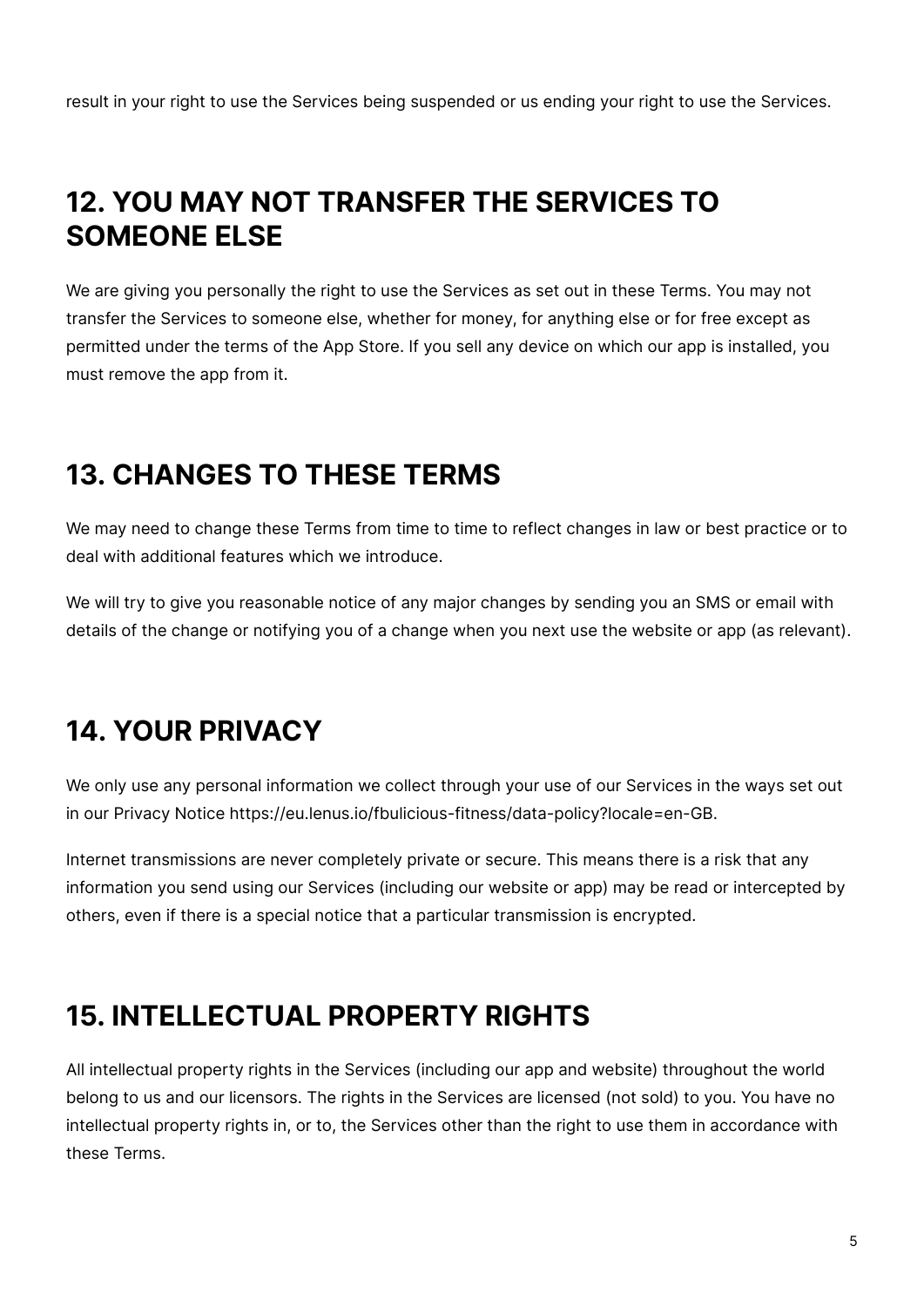These Terms grant you a personal, non-transferable and non-exclusive right to use our Services. We grant you this right for the sole purpose of receiving the Services as permitted in these Terms.

Our Services (including our app and website) are protected by copyright, trademark, and other laws. Nothing in these Terms gives you a right to use the Fabulicious Fitness name or any of the Fabulicious Fitness trademarks, logos, domain names, other distinctive brand features, and other proprietary rights (whether they belong to us or our licensors). All right, title, and interest in and to our Services (excluding content provided by you) are and will remain the exclusive property of us and our licensors.

Any feedback, comments, or suggestions you may provide regarding our Services (including our app and website) is entirely voluntary and we will be free to use such feedback, comments or suggestions as we see fit and without any obligation to you.

We will treat any content you upload via the Services as belonging to us. You must not upload any content unless you have a right to do so and such content complies with the Acceptable Use Restrictions section below.

If anyone else suggests our Services or their use in line with these Terms infringes their IP, we are responsible for investigating and defending that claim.

### **16. LICENSE RESTRICTIONS**

You agree that you will:

- not sub-license or otherwise make available our Services (including the app or any workout or diet plans) to any person without prior written consent from us;
- not copy the Services (including our app and website), except as part of the normal use of the Services or where it is necessary for the purpose of back-up or operational security;
- not translate, merge, adapt, vary, alter or modify, the whole or any part of the Services (including the app and website);
- not combine or incorporate the Services in or with any other programs, except as necessary to use the Services on devices as permitted in these Terms;
- not disassemble, de-compile, reverse engineer or create derivative works based on the whole or any part of the Services, nor attempt to do any such things;
- comply with all applicable laws and regulations that apply to the technology used or supported by the Services.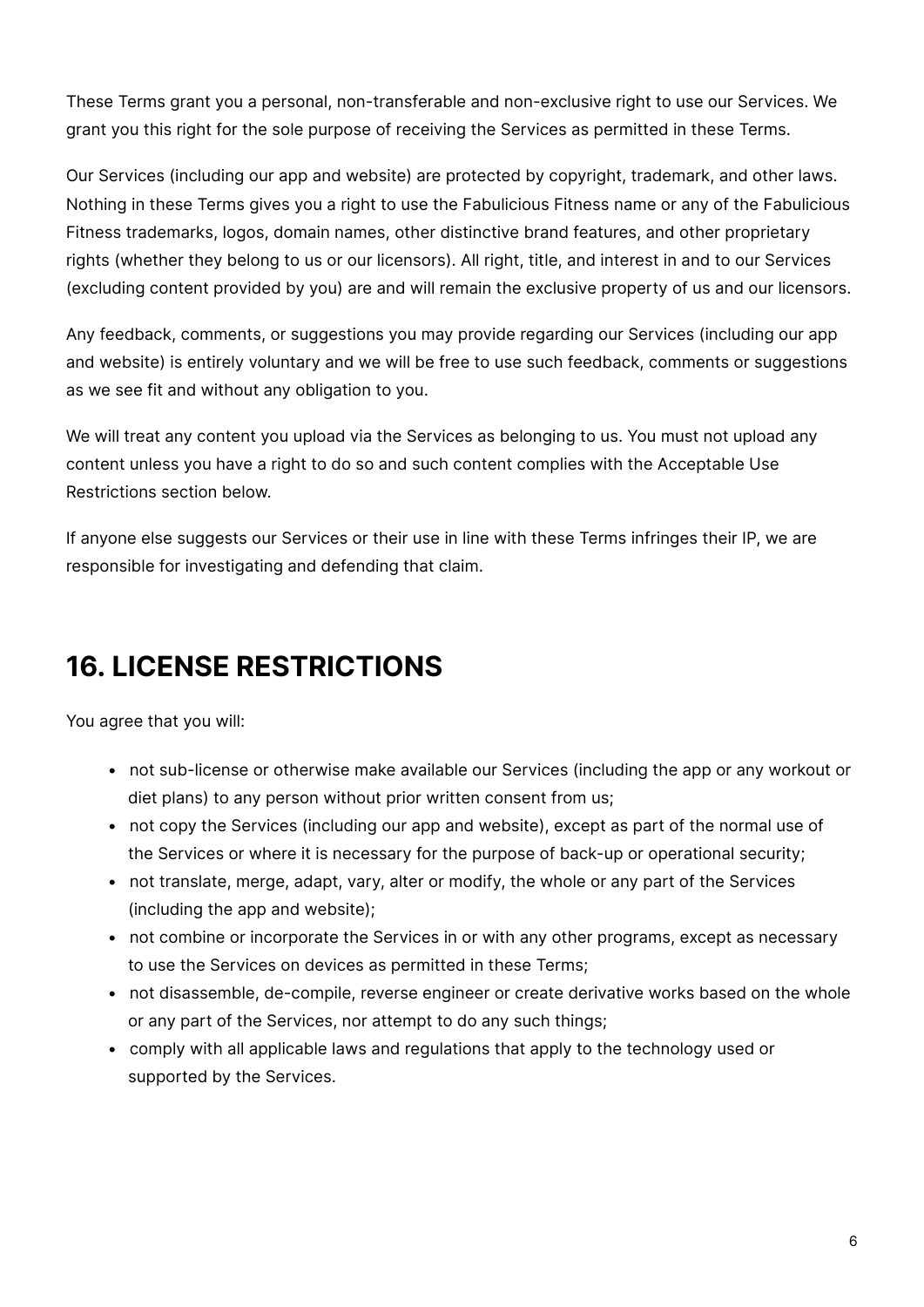# **17. ACCEPTABLE USE RESTRICTIONS**

You may use our Services (including our app and website) only for lawful purposes. You must:

- not use the Services in any unlawful manner, for any unlawful purpose, or in any manner inconsistent with these Terms;
- not act fraudulently or maliciously;
- not access, use, distribute or transmit malicious code, such as viruses, or harmful data, into the any Services (including the app or website) or any operating system;
- not infringe our intellectual property rights or those of any third party in relation to your use of the any Services;
- not transmit any material that is defamatory, discriminatory, threatening, obscene, sexually explicit, offensive or otherwise objectionable in relation to your use of any Services;
- not use the any Services in a way that could damage, overburden, impair or compromise our systems or security or interfere with other users; and
- not collect or harvest any information or data from any Services or our systems or attempt to decipher any transmissions to or from the servers running any Services.

### **18. OUR RESPONSIBILITY FOR LOSS OR DAMAGE SUFFERED BY YOU**

**We do not exclude or limit in any way our liability to you where it would be unlawful to do so**. This includes liability for death or personal injury caused by our negligence (or the negligence of our employees, agents or subcontractors), or for fraud or fraudulent misrepresentation.

**We are responsible to you for foreseeable loss and damage caused by us.** If we fail to comply with these Terms, we are responsible for loss or damage you suffer that is a foreseeable result of our breaching these Terms or our failure to use reasonable skill and care. Loss or damage is foreseeable if either it is obvious that it will happen or if, at the time you accepted these Terms, both we and you knew it might happen.

**We are not liable for business losses.** The Services (including our app and website) are for domestic and private use. If you use our Services for any commercial, business or resale purpose we will have no liability to you for any indirect or consequential losses, loss of profit, loss of business, loss of anticipated savings, business interruption, or loss of business opportunity.

**Limitations to the Services.** We have not developed our Services to meet your every need. To the extent we provide any personalised exercise routines or diet plans, you recognise that you carry these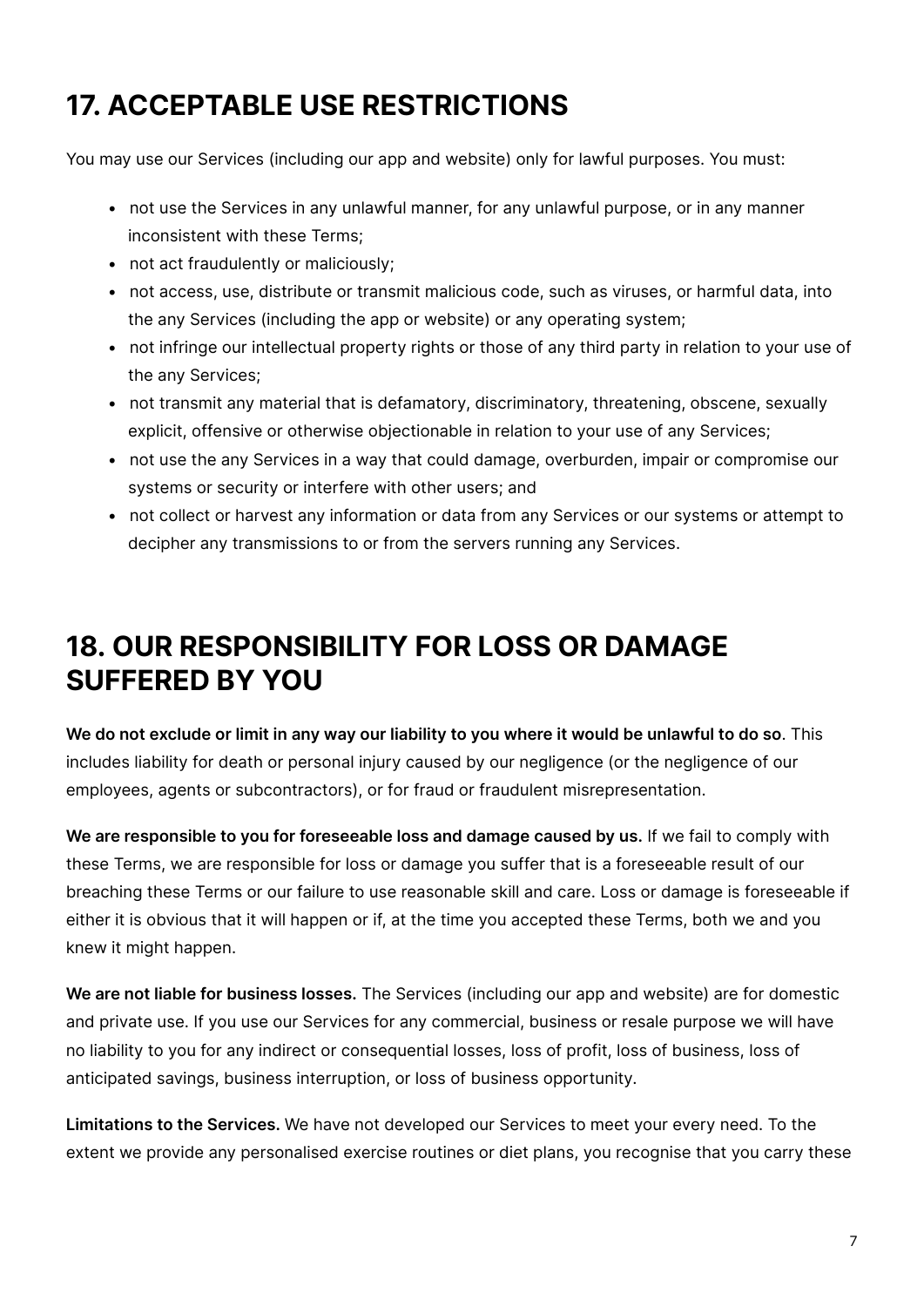out at your own risk. If you have any concerns about these Services and your health, you must consult your GP or healthcare professional.

**You use the information provided through the Services at your own risk.** Although we make reasonable efforts to update the information provided by the Services, we make no representations, warranties or guarantees, whether express or implied that such information is accurate, complete or up to date. You may receive advice from third parties through the Services however we accept no liability for any advice received from third parties using the Services.

**Please back-up content and data used with the app**. We recommend that you back up any content and data used in connection with the app, to protect yourself in case of problems with the app or the Services.

**We are not responsible for delays outside our control.** If our supply of the coaching services is delayed by an event outside our control then we will contact you as soon as possible to let you know and we will take steps to minimise the effect of the delay. Provided we do this we will not be liable for delays caused by the event, but if there is a risk of substantial delay you may contact us to discuss your potential rights to end the contract and receive a refund for any services you have paid for but not received.

### **19. WHAT WILL HAPPEN IF YOU DO NOT GIVE REQUIRED INFORMATION TO US**

We may need certain information from you so that we can supply our coaching services to you, for example, on your body and wellbeing, including height, weight, body statistics, workouts, mood, meals, nutrition and general wellbeing. We will contact you to ask for this information. If you do not give us this information within a reasonable time of us asking for it, or if you give us incomplete or incorrect information, we may either end the contract or make an additional charge of a reasonable sum to compensate us for any extra work that is required as a result. We will not be responsible for supplying services late or not supplying any part of them if this is caused by you not giving us the information we need within a reasonable time of us asking for it.

#### **20. WE ARE NOT RESPONSIBLE FOR OTHER WEBSITES**

Our Services may contain links to other independent websites which are not provided by us. Such independent sites are not under our control, and we are not responsible for and have not checked and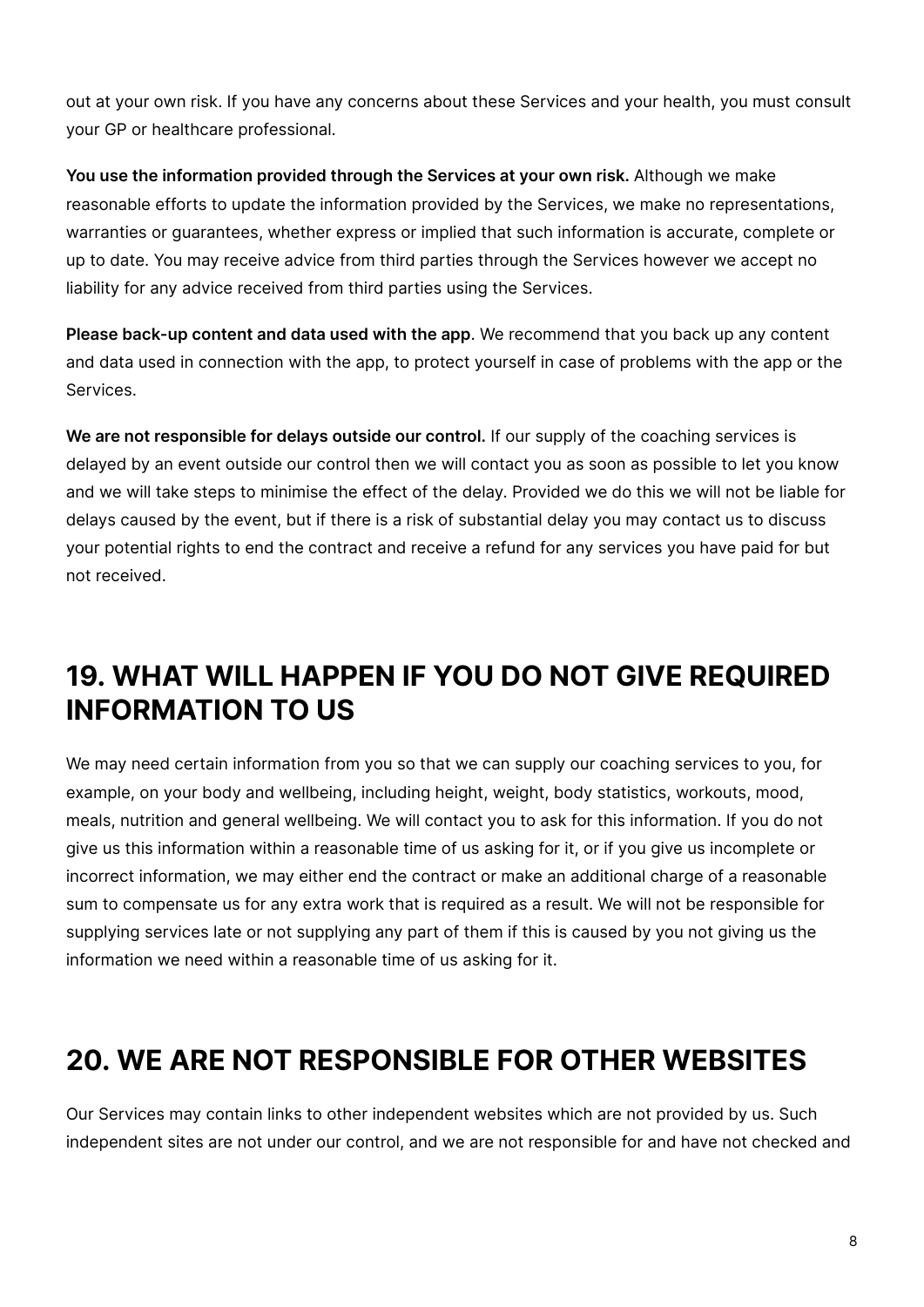approved their content or their privacy policies (if any).

You will need to make your own independent judgement about whether to use any such independent sites, including whether to buy any products or services offered by them.

### **21. ENDING THIS AGREEMENT**

**You may end your agreement with us** at the end of your minimum commitment period, by providing us with 1 months' notice. If you end our agreement in this way, your termination will only be effective from the first day of the following month.

**If you don't comply with these Terms (including failure to pay).** We may end your rights to use the Services at any time by contacting you if we reasonably believe that you have not complied with these Terms in a serious way. This may include if you fail to make a payment. If what you have done can be put right we will give you a reasonable opportunity to do so. If we end your right to use the Services in this way, we may retain payments you have already made to cover our costs and/or compensate us for our losses resulting from your failure to comply.

**We may end the contract if it becomes impossible or impractical to provide our Services** (or a part of the Services like the app). If we decide to suspend or stop providing any part of our Services in this way, we will let you know if we are going to do this. If you have paid for our Services in advance, you may be entitled to a proportionate refund of the money you have paid in advance and for the time you haven't been able to use our Services because we have ended the contract.

**Exercising your right to change your mind.** By accepting these terms, you agree that you can access digital content in the form of workouts, training programs and diet plans before your normal 14-day withdrawal period has expired.

Therefore, you expressly waive your right of withdrawal from the moment you get access to your digital content. Until you get access, you have the right of withdrawal according to the general rules of the Consumer Contract Act.

Notice of withdrawal should be given digitally by email to missshellypalmer@gmail.com and must be received by us before you have accessed the digital content. In the subject field, please write "Withdrawal". You can also choose to use the standard withdrawal form, which you can download [here.](https://storage.googleapis.com/lenus/refundForm/RefundForm_EN.pdf)

**Your legal rights**. We are under a legal duty to supply services that are in conformity with this contract. Nothing in these Terms will affect your legal rights.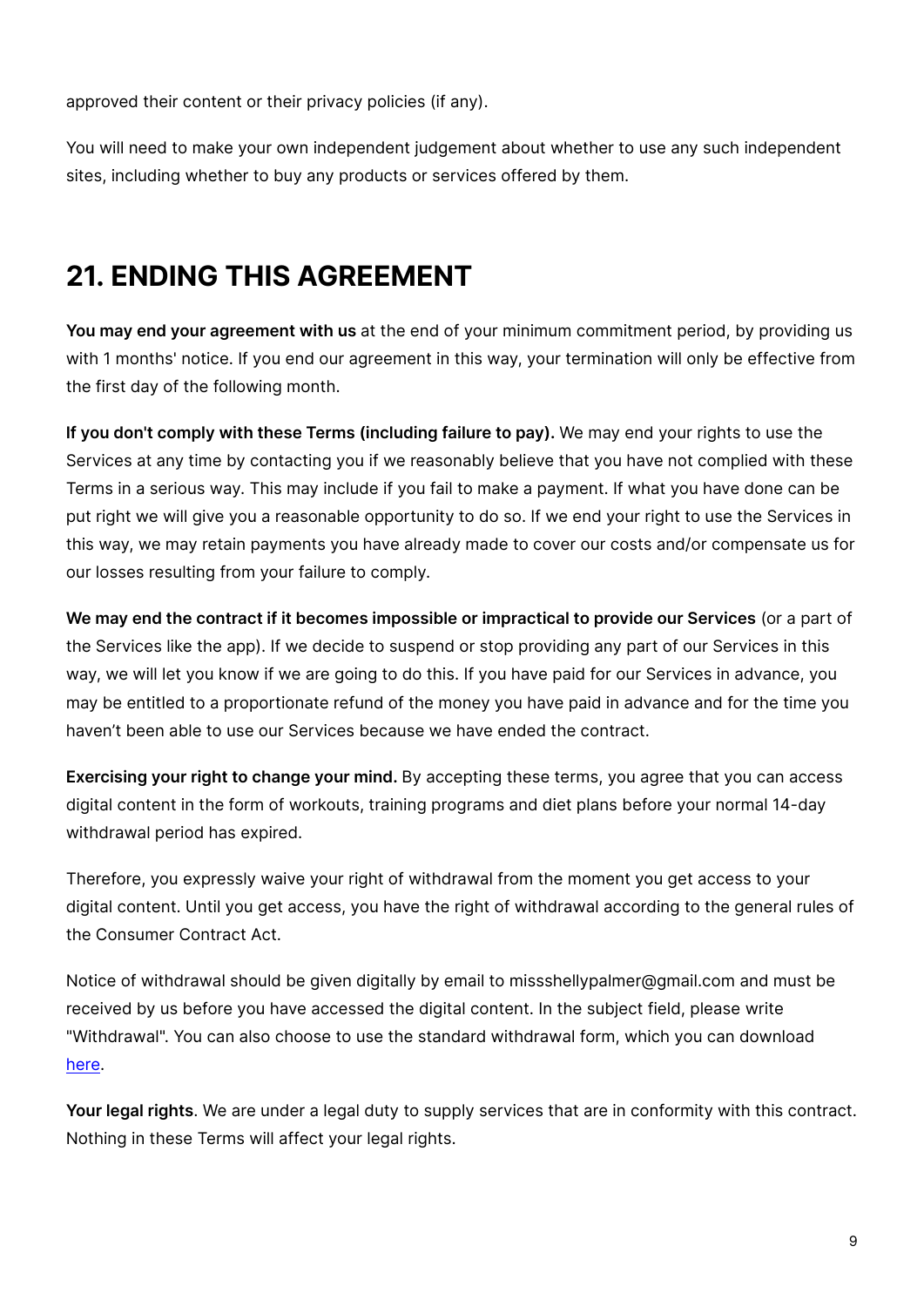**If this agreement comes to an end**:

- you must stop all activities authorised by these Terms, including your use of the app and the coaching services;
- you must delete or remove the app from all devices in your possession and immediately destroy all copies of the app which you have and confirm to us that you have done this;
- we may remotely access your devices and remove the app from them and cease providing you with access to the support services.

#### **22. WE MAY TRANSFER THIS AGREEMENT TO SOMEONE ELSE**

We may transfer our rights and obligations under these Terms to another organisation, for example if we are acquired by a third party. We will always tell you in writing if this happens and we will ensure that the transfer will not affect your rights under these Terms.

#### **23. YOU NEED OUR CONSENT TO TRANSFER YOUR RIGHTS TO SOMEONE ELSE**

You may only transfer your rights or your obligations under these Terms to another person if we agree in writing.

# **24. THIRD PARTY RIGHTS**

The App Store and its group of companies can enforce these Terms on our behalf to ensure you comply. Other than this, third parties do not have any rights to enforce these Terms.

# **25. IF A COURT FINDS PART OF THIS CONTRACT ILLEGAL, THE REST WILL CONTINUE IN FORCE**

Each of the paragraphs of these Terms operates separately. If any court or relevant authority decides that any of them are unlawful, the remaining paragraphs will remain in full force and effect.